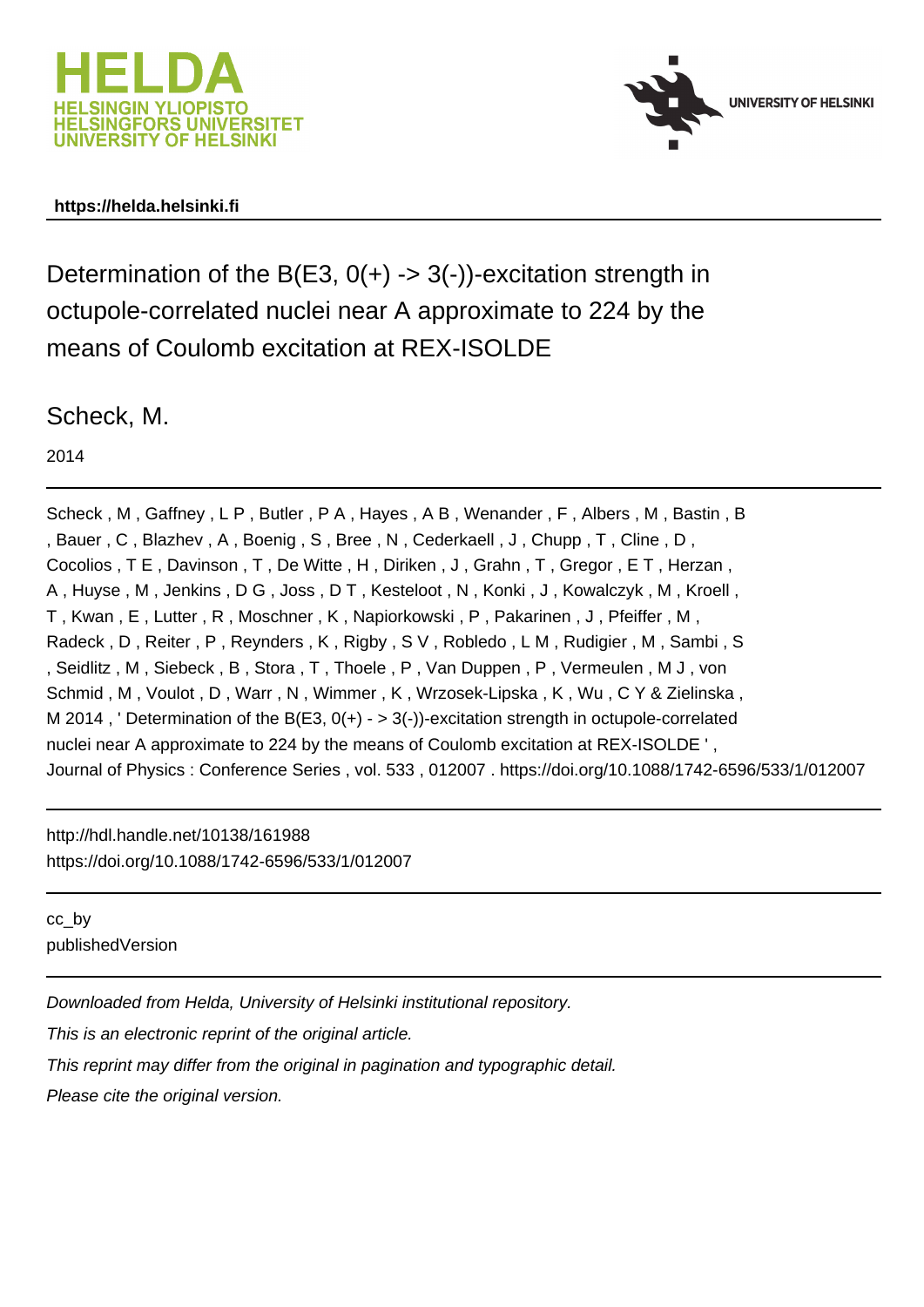

[Home](http://iopscience.iop.org/) [Search](http://iopscience.iop.org/search) [Collections](http://iopscience.iop.org/collections) [Journals](http://iopscience.iop.org/journals) [About](http://iopscience.iop.org/page/aboutioppublishing) [Contact us](http://iopscience.iop.org/contact) [My IOPscience](http://iopscience.iop.org/myiopscience)

Determination of the  $B(E3,\,0^+ \rightarrow 3^-)$ -excitation strength in octupole-correlated nuclei near A ≈ 224 by the means of Coulomb excitation at REX-ISOLDE

This content has been downloaded from IOPscience. Please scroll down to see the full text. View [the table of contents for this issue](http://iopscience.iop.org/1742-6596/533/1), or go to the [journal homepage](http://iopscience.iop.org/1742-6596) for more 2014 J. Phys.: Conf. Ser. 533 012007 (http://iopscience.iop.org/1742-6596/533/1/012007)

Download details:

IP Address: 128.214.163.21 This content was downloaded on 13/05/2016 at 09:26

Please note that [terms and conditions apply.](iopscience.iop.org/page/terms)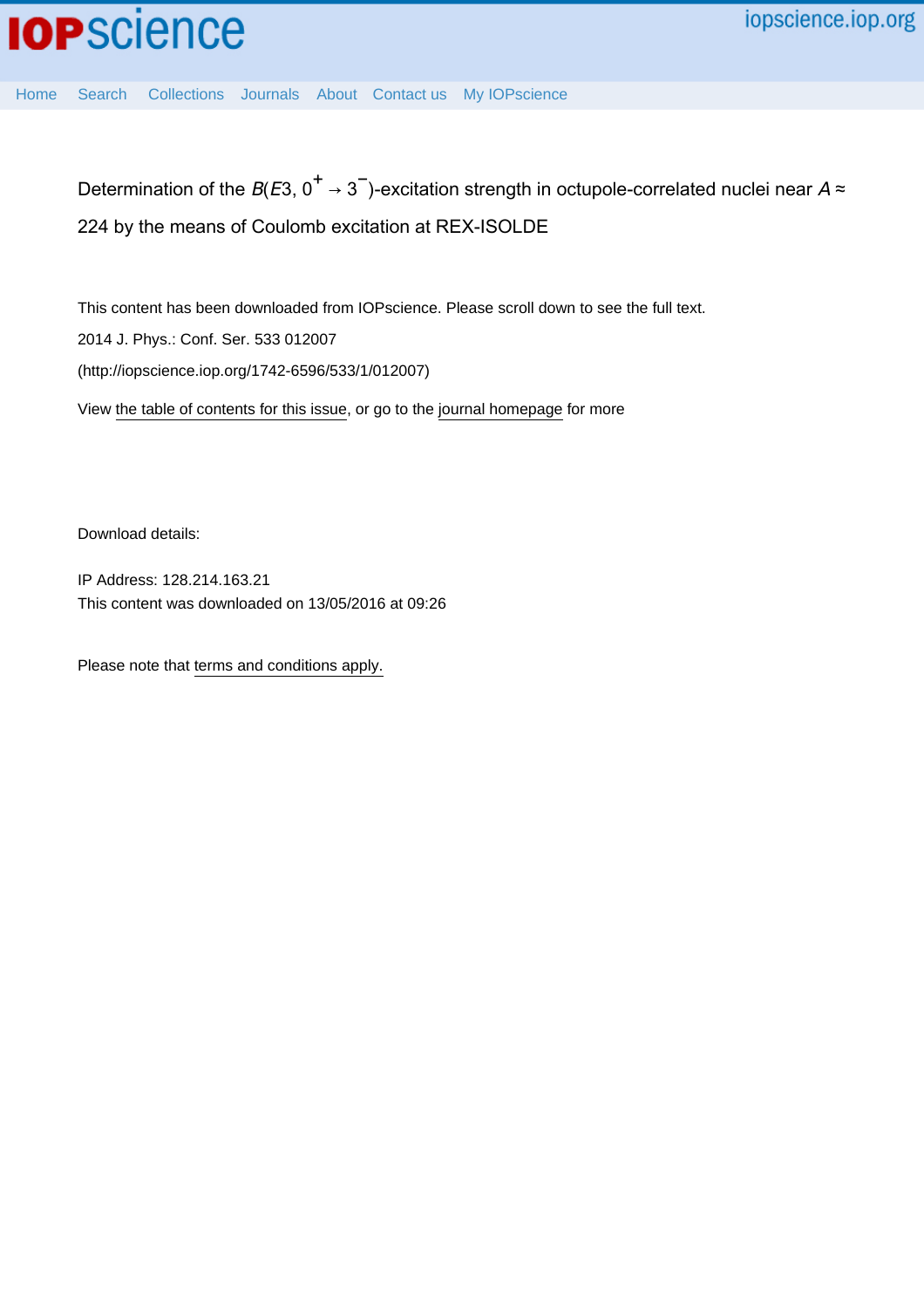## Determination of the  $B(E3, 0^+ \rightarrow 3^-)$ -excitation strength in octupole-correlated nuclei near  $A \approx 224$  by **the means of Coulomb excitation at REX-ISOLDE**

**M. Scheck**1*,*2*,*<sup>3</sup> **, L. P. Gaffney**3*,*<sup>4</sup> **, P. A. Butler**<sup>3</sup> **, A. B. Hayes**<sup>5</sup> **,**

- F. Wenander<sup>6</sup>, M. Albers<sup>7</sup>, B. Bastin<sup>8</sup>, C. Bauer<sup>9</sup>, A. Blazhev<sup>7</sup>,
- S. Bönig<sup>9</sup>, N. Bree<sup>4</sup>, J. Cederkäll<sup>10</sup>, T. Chupp<sup>11</sup>, D. Cline<sup>5</sup>,
- $T.$  E. Cocolios<sup>6</sup>, T. Davinson<sup>12</sup>, H. De Witte<sup>4</sup>, J. Diriken<sup>4</sup>,
- **T. Grahn**13*,*14**, E. T. Gregor**1*,*<sup>2</sup> **, A. Herzan**13**, M. Huyse**<sup>4</sup> **,**
- **D. G. Jenkins**15**, D. T. Joss**<sup>3</sup> **, N. Kesteloot**<sup>4</sup> **, J. Konki**<sup>13</sup> **,**
- $M$ . Kowalczyk $^{16}$ , Th. Kröll $^9$ , E. Kwan $^{17}$ , R. Lutter $^{18,19}$ , K. Moschner<sup>7</sup>,
- **P. Napiorkowski**16**, J. Pakarinen**6*,*13*,*14**, M. Pfeiffer**<sup>7</sup> **, D. Radeck**<sup>7</sup> **,**
- **P. Reiter**<sup>7</sup> **, K. Reynders**<sup>4</sup> **, S. V. Rigby**<sup>3</sup> **, L. M. Robledo**<sup>20</sup> **,**
- $M$ . Rudigier<sup>7</sup>, S. Sambi<sup>4</sup>, M. Seidlitz<sup>7</sup>, B. Siebeck<sup>7</sup>, T. Stora<sup>6</sup>,
- P. Thoele<sup>7</sup>, P. Van Duppen<sup>4</sup>, M. J. Vermeulen<sup>15</sup>, M. von Schmid<sup>9</sup>,
- $D.$  Voulot<sup>6</sup>, N. Warr<sup>7</sup>, K. Wimmer<sup>19</sup>, K. Wrzosek-Lipska<sup>4,16</sup>,

### C. Y.  $Wu^{17}$ , and M. Zielińska<sup>16,21</sup>

<sup>1</sup>School of Engineering, University of the West of Scotland, Paisley PA1 2BE, UK <sup>2</sup>SUPA, Scottish Universities Physics Alliance, Glasgow G12 8QQ, UK <sup>3</sup>Oliver Lodge Laboratory, University of Liverpool, Liverpool L69 7ZE, UK 4 Instituut voor Kern- en Stralingsfysica, KU Leuven, Leuven B-3001, Belgium  $^{5}$ Dept. of Physics & Astronomy, University of Rochester, Rochester, NY 14627-0171, USA 6 ISOLDE, CERN, Geneva CH-1211, Switzerland <sup>7</sup>Institut fr Kernphysik, Universität zu Köln, Köln D-50937, Germany <sup>8</sup>GANIL, Caen, BP 55027, F-14076, France <sup>9</sup>Institut für Kernphysik, Technische Universität Darmstadt, Darmstadt D-64289, Germany  $10$ Department of Nuclear Physics, Lund University, Lund PO Box 118, 221 00, Sweden <sup>11</sup>Department of Physics, University of Michigan, Ann Arbor, Michigan 48104, USA <sup>12</sup>School of Physics & Astronomy, University of Edinburgh, Edinburgh EH9 3JZ, UK <sup>13</sup>Department of Physics, University of Jyväskylä, Jyväskylä FI-40014, Finland  $^{14}\rm{H}$ Institute of Physics, PO Box 64, FI-00014 Helsinki, Finland <sup>15</sup>Department of Physics, University of York, York YO10 5DD, UK <sup>16</sup>Heavy Ion Laboratory, University of Warsaw, Warsaw 02-093, Poland <sup>17</sup>Physics Division, Lawrence Livermore National Laboratory, Livermore, California 94551, USA

Maier-Leibnitz-Laboratorium, Ludwig-Maximilians-Universität, Garching D-85748, Germany Physik Department E12, Technische Universität München, Garching D-85748, Germany  $^{20}\rm{Department}$  de Fisica Teorica, Universidad Autónoma de Madrid, Madrid 28049, Spain DSM/IRFU/SPhN, CEA Saclay, Gif-sur-Yvette F-91191, France

E-mail: marcus.scheck@uws.ac.uk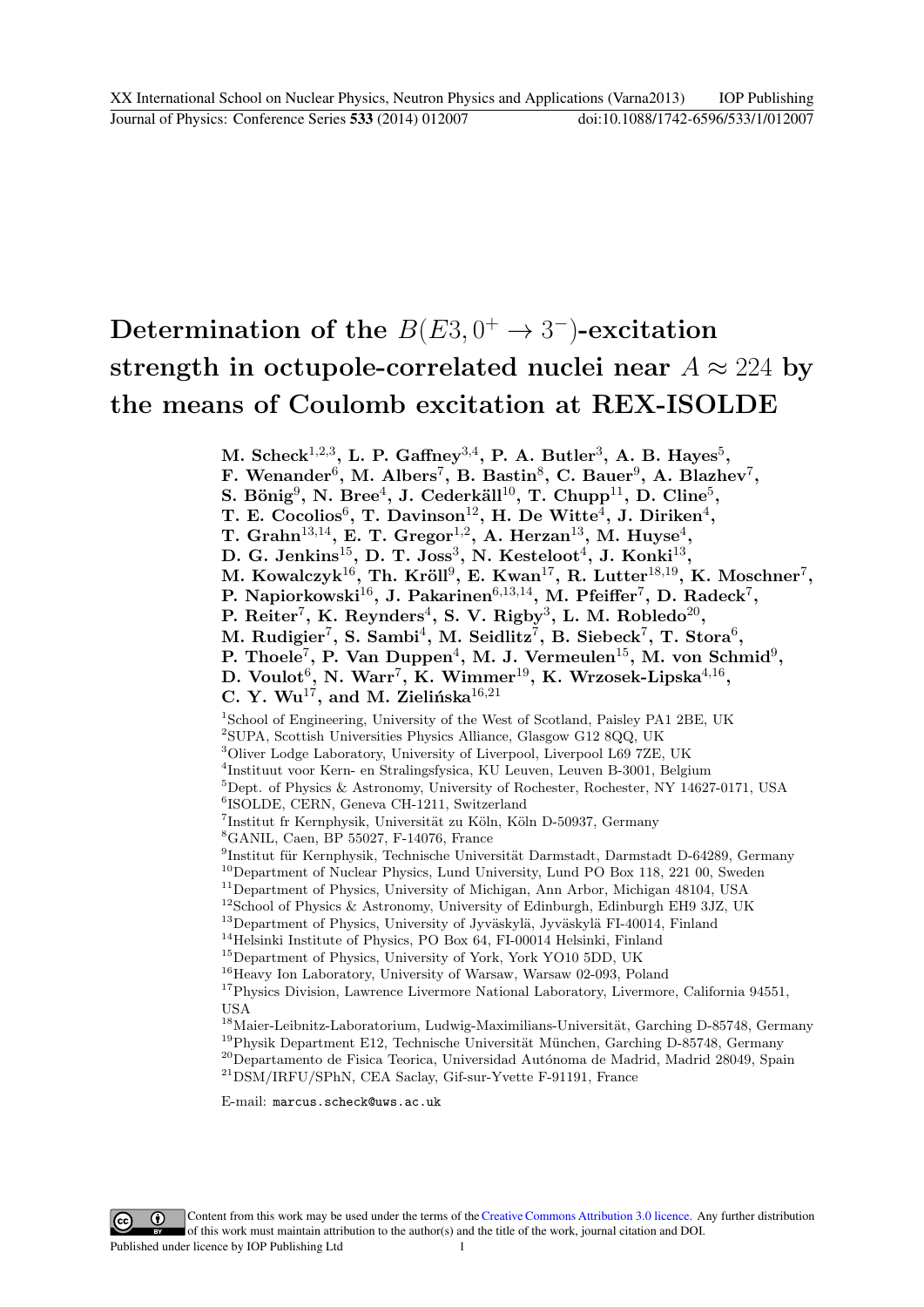**Abstract.** The IS475 collaboration conducted Coulomb-excitation experiments with postaccelerated radioactive <sup>220</sup>Rn and <sup>224</sup>Ra beams at the REX-ISOLDE facility. The beam particles  $(E_{beam} \approx 2.83 \text{ MeV/u})$  were Coulomb excited using <sup>60</sup>Ni, <sup>114</sup>Cd, and <sup>120</sup>Sn scattering targets. De-excitation *γ*-rays were detected employing the Miniball array and scattered particles were detected in a silicon detector. Exploiting the Coulomb-excitation code GOSIA for each nucleus several matrix elements could be obtained from the measured *γ*-ray yields. The extracted  $\langle 3^{-}||E_3||0^{+} \rangle$  matrix element allows for the conclusion that, while <sup>220</sup>Rn represents an octupole vibrational system,  $^{224}$ Ra has already substantial octupole correlations in its ground state. An observation that has implications for the search of CP-violating Schiff moments in the atomic systems of the adjacent odd-mass nuclei.

#### **1. Introduction**

of <sup>208</sup>Pb.

There is substantial experimental evidence for nuclei within specific regions of the nuclear landscape to have strong octupole correlations. Possibly, some nuclei possess these correlations even in their ground state. In a geometrical picture these correlations lead to a pear-shape distortion of the nuclear surface. The experimental evidence consists of low-lying 3*−* states (see Fig. 1) in near-spherical and 1*−* band heads of the K=0 octupole band in deformed nuclei, oddeven staggering of positive and negative parity yrast bands at comparably low spins (e.g., see Fig. 2), parity doublets in the neighboring odd-mass systems and, most importantly, enhanced  $B(E3)$  strength for stretched E3 transitions [1].





**Figure 1.** Excitation energy of the lowest-lying 3*−* state in nuclei situated in the mass region north-east

**Figure 2.** Low-energy level scheme of <sup>224</sup>Ra as relevant to sub-barrier Coulomb excitation. Data are taken from Ref. [2].

Strong octupole correlations occur in nuclei for which the Fermi level for protons as well as for neutrons is situated between the unique-parity subshell and the subshell having an orbital (*l*) as well as total (*j*) angular momentum difference of  $\Delta l = 3\hbar$  and  $\Delta j = 3\hbar$ . These particular subshell combinations are realized near the neutron  $(N)$  and proton  $(Z)$  numbers  $N, Z = 36, 56, 88, 136$ . Supported by theoretical investigations using various approaches (e.g. see Ref. [3] and references therein), especially  $^{224}$ Ra is a promising candidate for a nucleus with strong octupole correlations. Prior to this work a Coulomb excitation measurement on <sup>226</sup>Ra already exhibited strong  $B(E3, J^+ \rightarrow (J+3)^-)$  transition probabilities in this nucleus [4]. Strong octupole correlations and the reflection asymmetric pear-shape associated with it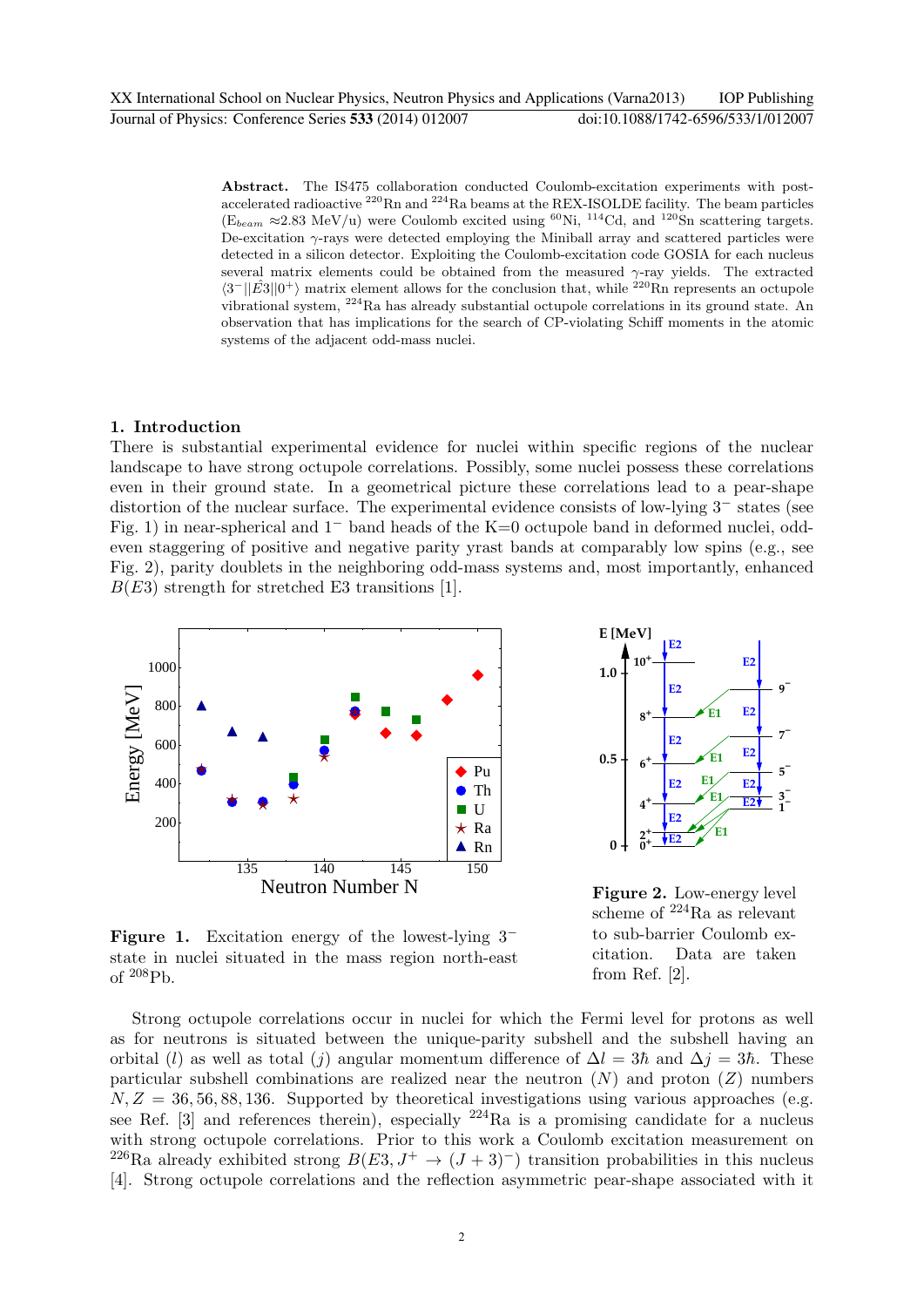XX International School on Nuclear Physics, Neutron Physics and Applications (Varna2013) IOP Publishing Journal of Physics: Conference Series **533** (2014) 012007 doi:10.1088/1742-6596/533/1/012007

lead to an asymmetric charge distribution in the nucleus. The latter results in an enhancement of a possible CP-violating nuclear Schiff moment [5] in the neighboring odd-mass nuclei. While it is unlikely to be measured in a nuclear system, it is predicted to be amplified in the atomic system and can at least be used for measuring upper limits for atomic electric-dipole moments and, therefore, constraining models which propose physics beyond the standard model.

#### **2. Experiments**

The experiments were performed at ISOLDE using the Radioactive ion beam EXperiment (REX) accelerator [6]. The REX-ISOLDE facility has the world-wide unique capability to produce and post-accelerate the radon and radium nuclei of interest with a sufficient intensity to perform sub-barrier Coulomb excitation measurements. Since the latter are sensitive to E2- and E3 matrix elements they represent a tool to measure E3-transition strength which otherwise cannot be observed due the presence of fast E1 transitions predominantly depopulating the level of interest.

In order to produce the nuclei of interest in a spallation reaction a primary  $UC_x$  target was irradiated with 1.4 GeV protons. The radioactive isotopes were mass separated, charge bred (A/q *≈* 4.1), post-accelerated to 2.82 and 2.83 MeV/u, respectively, using REX and delivered to the secondary Coulomb-excitation target inside the Miniball setup. The Miniball setup consists of 24 high-purity germanium detectors grouped into eight triple clusters for *γ*-ray detection and a double-sided silicon strip detector for particle detection and identification. Particle-*γ* coincidences allow for a Doppler correction and background suppression. Exemplary spectra of  $^{220}\text{Rn}$  Coulomb excited on  $^{60}\text{Ni}$  and  $^{120}\text{Sn}$  secondary targets are shown in Fig. 3. Furthermore, <sup>114</sup>Cd was used as secondary target.



**Figure 3.** Particle-*γ* coincidence gated and Dopplercorrected  $\gamma$ -ray spectra of <sup>220</sup>Rn Coulomb excited using secondary  ${}^{60}\text{Ni}$  (bottom) and  ${}^{120}\text{Sn}$ (top) targets. Peaks are labeled corresponding to the transition they represent.

#### **3. Results and Conclusions**

The Coulomb-excitation code GOSIA was used to extract matrix elements from the observed *γ*-ray yields. This analysis resulted amongst others [8] in matrix elements corresponding to a  $B(E3,3^{-} \rightarrow 0^{+})$  value of 33(4) W.u. for <sup>220</sup>Rn and 42(3) W.u. for <sup>224</sup>Ra. The corresponding values are shown in Fig. 4 as an inverse sum rule of the squared matrix element divided by the excitation energy of the corresponding 3*−* level. The inverse sum rule is applied as it combines